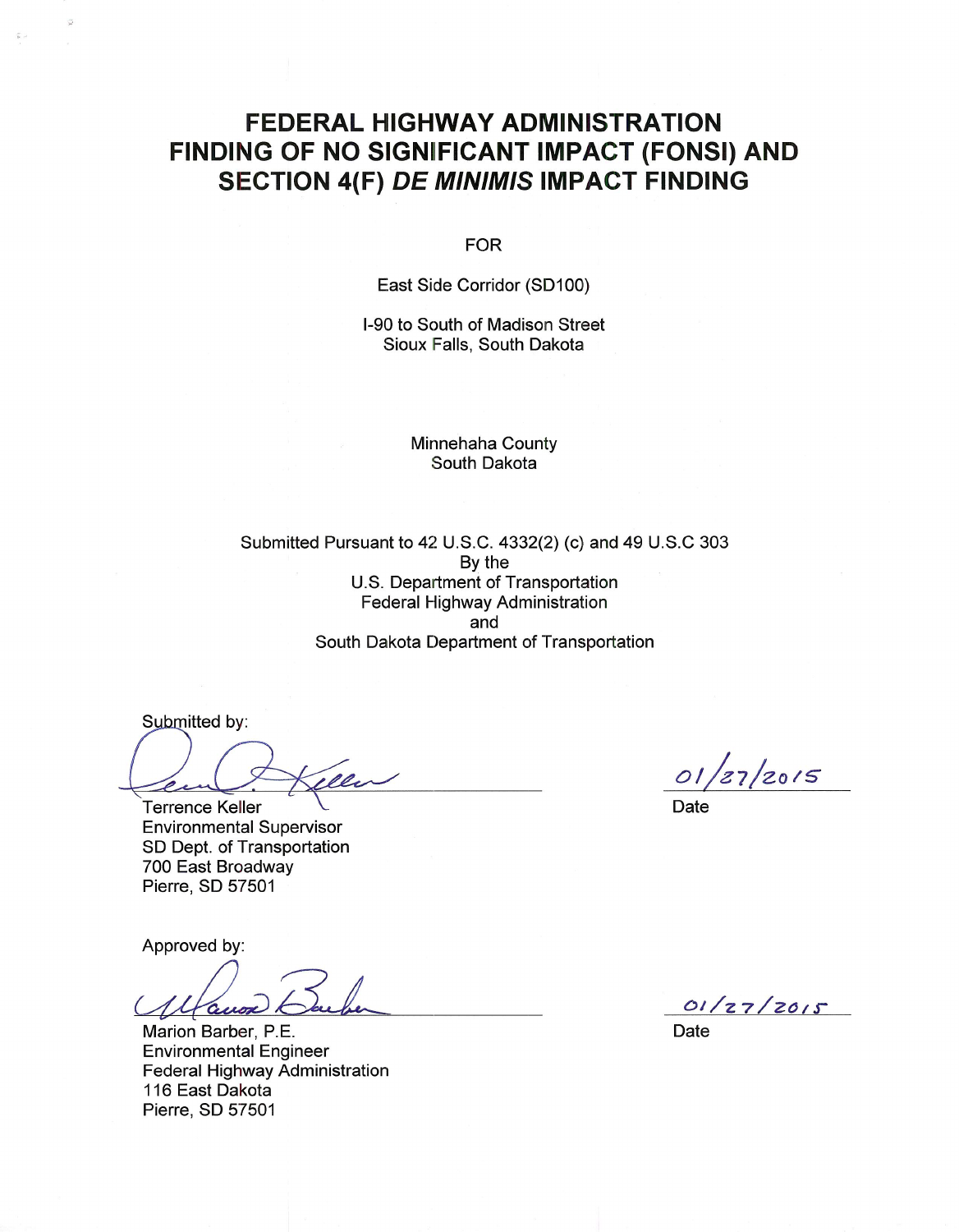### **Table of Contents**

| $\mathbf{L}$    |  |  |
|-----------------|--|--|
| $\mathbf{II}$ . |  |  |
| a.              |  |  |
| b.              |  |  |
| III.            |  |  |
| IV.             |  |  |
| a.              |  |  |
| b.              |  |  |
| V.              |  |  |
| VI.             |  |  |
| VII.            |  |  |
|                 |  |  |
|                 |  |  |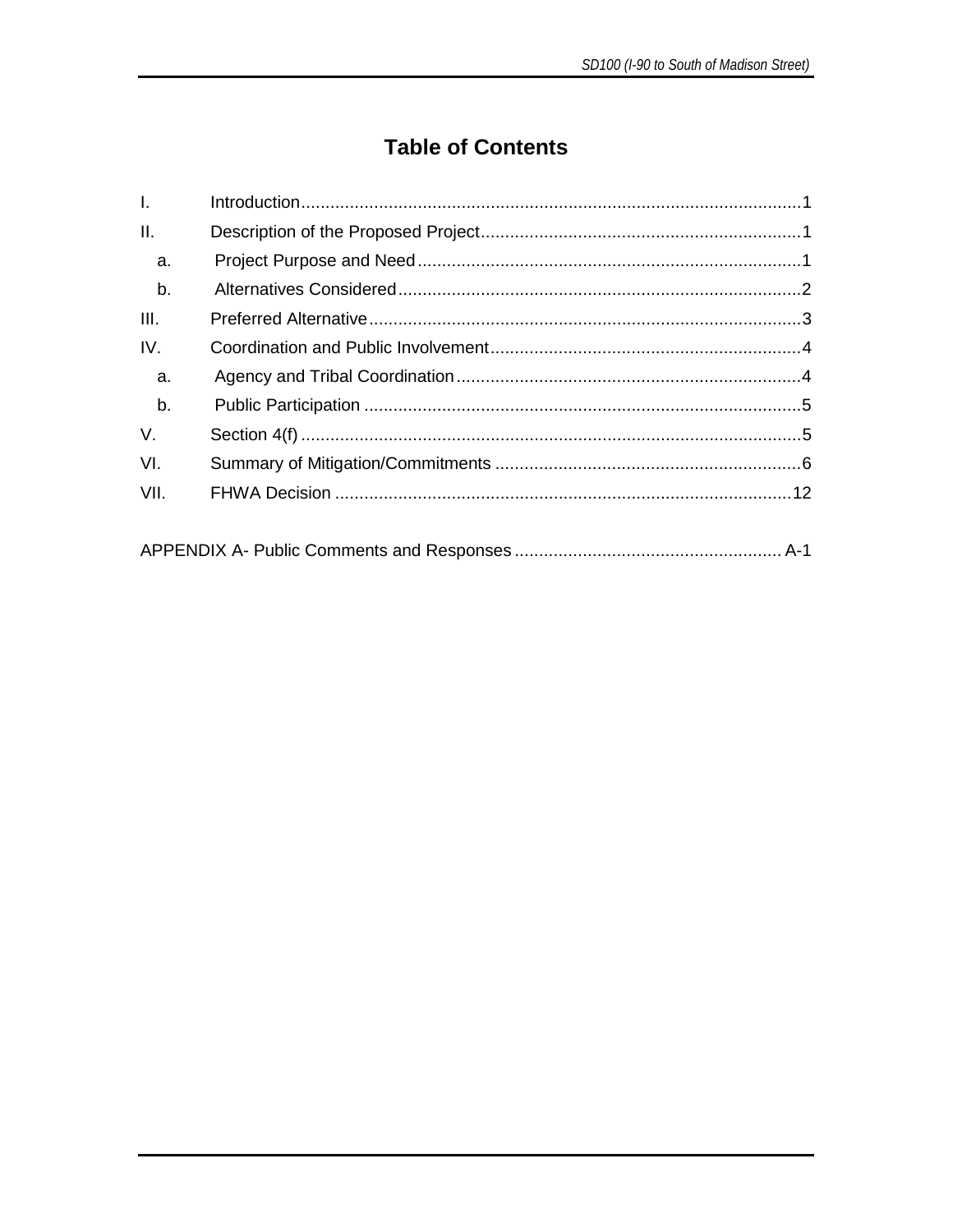# <span id="page-2-0"></span>**I. Introduction**

The Federal Highway Administration (FHWA) has determined that in accordance with 23 CFR § 771.119 and § 771.121, that SD100 (I-90 to South of Madison Street) (the Project) will not have a significant impact on the human or natural environment. This Finding of No Significant Impact (FONSI) for Alternative 4a, the preferred alternative, is based on the Final Environmental Assessment (EA) and Section 4(f) *De Minimis* Analysis, signed by FHWA on September 23, 2014, and made available to stakeholders, agencies, and the public for a 30-day comment period. A Public Meeting was held on October 21, 2014 to discuss the Draft EA and provide the public an opportunity to comment on the Project.

A summary of agency and public comments received during the comment period is included in this FONSI. No significant agency or public comments were received that necessitate the revisions to the document; therefore, the document will not be republished. This EA has been independently evaluated by the FHWA, who has determined that it accurately discusses the need, purpose, alternatives, environmental resources, and impacts of the Project and appropriate mitigation measures. The EA and referenced reports provide sufficient evidence for determining that an Environmental Impact Statement (EIS) is not required. The EA and supporting documents are incorporated by reference into this document.

The Project was developed in accordance with the National Environmental Policy Act of 1969 (NEPA) and the Council on Environmental Quality's (CEQ's) Regulations for Implementing the Procedural Provisions of NEPA (40 Code of Federal Regulations [CFR] §1500-1508) and the corresponding regulations and guidelines of the U.S. Department of Transportation (USDOT) and (FHWA).

# <span id="page-2-1"></span>**II. Description of the Proposed Project**

SD100 is a proposed limited-access regional arterial roadway being planned to address future transportation system needs and consists of a paved 17-mile roadway that will connect I-29 to I-90 (see Figure 1). The Northern Segment of SD100 is approximately 4 miles long and extends from the interchange of I-90 and N. Timberline Avenue to south of Madison Street. A realignment of 60<sup>th</sup> Street North, Rice Street, and Redwood Blvd would also be part of the design to maintain east-west traffic flow through the Study Area. Completion of the Northern Segment of SD100 would provide a more efficient transportation corridor along the east side of Sioux Falls and would serve the transportation needs based on the historic growth and future growth projections in northeast portions of the Cities of Sioux Falls and Brandon. As development around City of Sioux Falls warrants, the specific portions of the Northern Segment would be constructed.

### <span id="page-2-2"></span>*a. Project Purpose and Need*

The purpose and need for the Project, identified in Section 1.5 of the EA, are based on the following factors:

• Adequately prepare the City of Sioux Falls for needs consistent with planning decisions and future construction of other public and private infrastructure investments.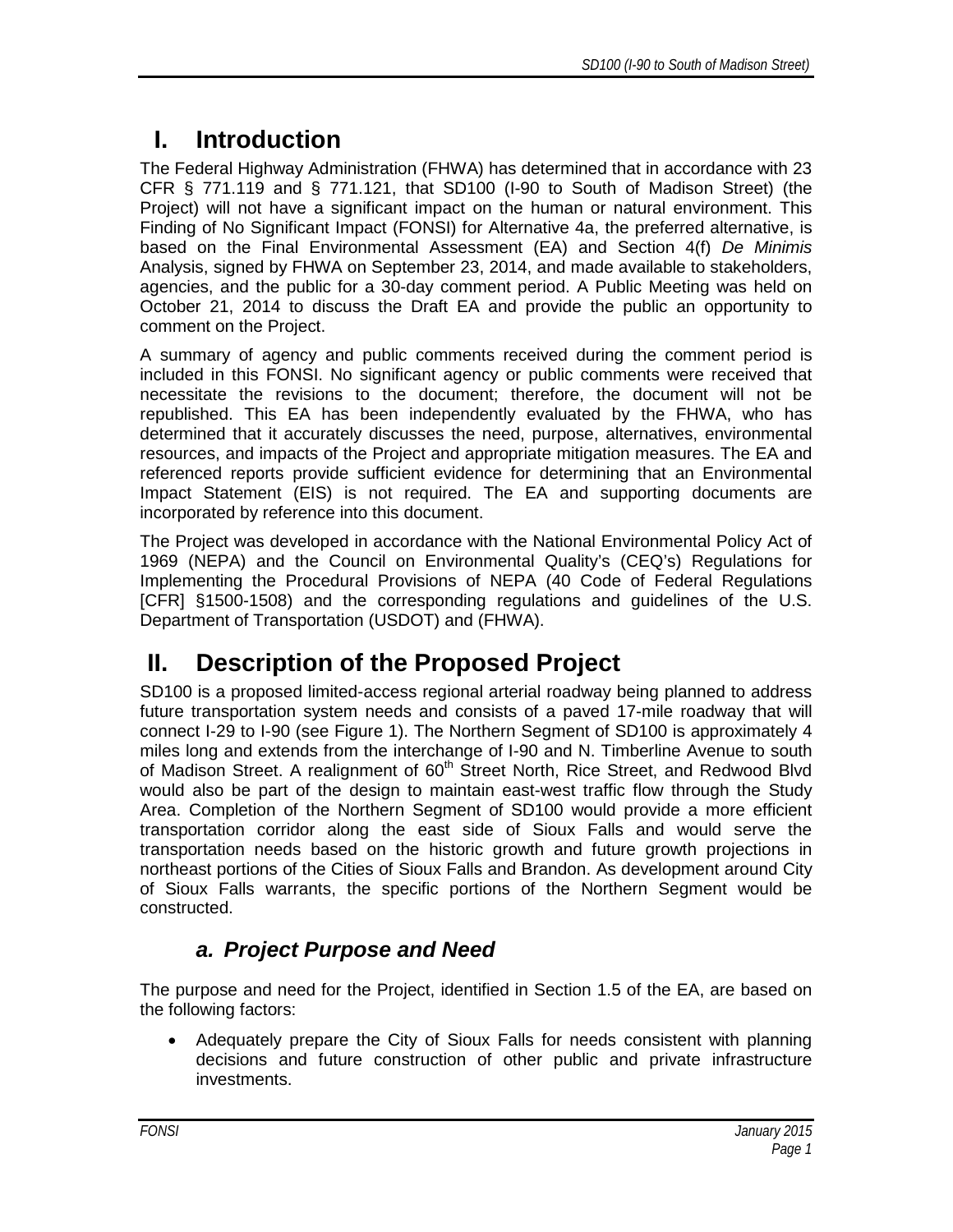• Prevent study area highway transportation deficiencies that will occur if nothing is done. These potential deficiencies include highway capacity, safety, and access issues.



• Accommodate the traffic growth needs of northeastern Sioux Falls.

<span id="page-3-0"></span>**Figure 1.** Study Area- All Segments of SD100 (Figure 1-2 in the EA)

#### *b. Alternatives Considered*

The range of build alternatives considered for this Project include: the 2003 EA Preferred Alternative, Revised Build Alternative, Alternatives 1-8, and Alternative 4a. The 2003 EA Preferred Alternative was eliminated from further analysis due to no longer meeting the purpose and need for the Project. The 2003 EA Preferred Alternative was eliminated during the preliminary evaluation of the alternatives. Alternatives 5, 6, and 8 were eliminated from further analysis due to not meeting design standards. After the preliminary evaluation, the Study Advisory Team met on May 21, 2013 to identify and initiate the discussion on the benefits and drawbacks of each of the remaining build alternatives (Alternatives 1, 2, 3, 4, 4a, and 7). Following this discussion, Revised Build Alternative and Alternatives 1, 2, and 3 were eliminated from further analysis due to the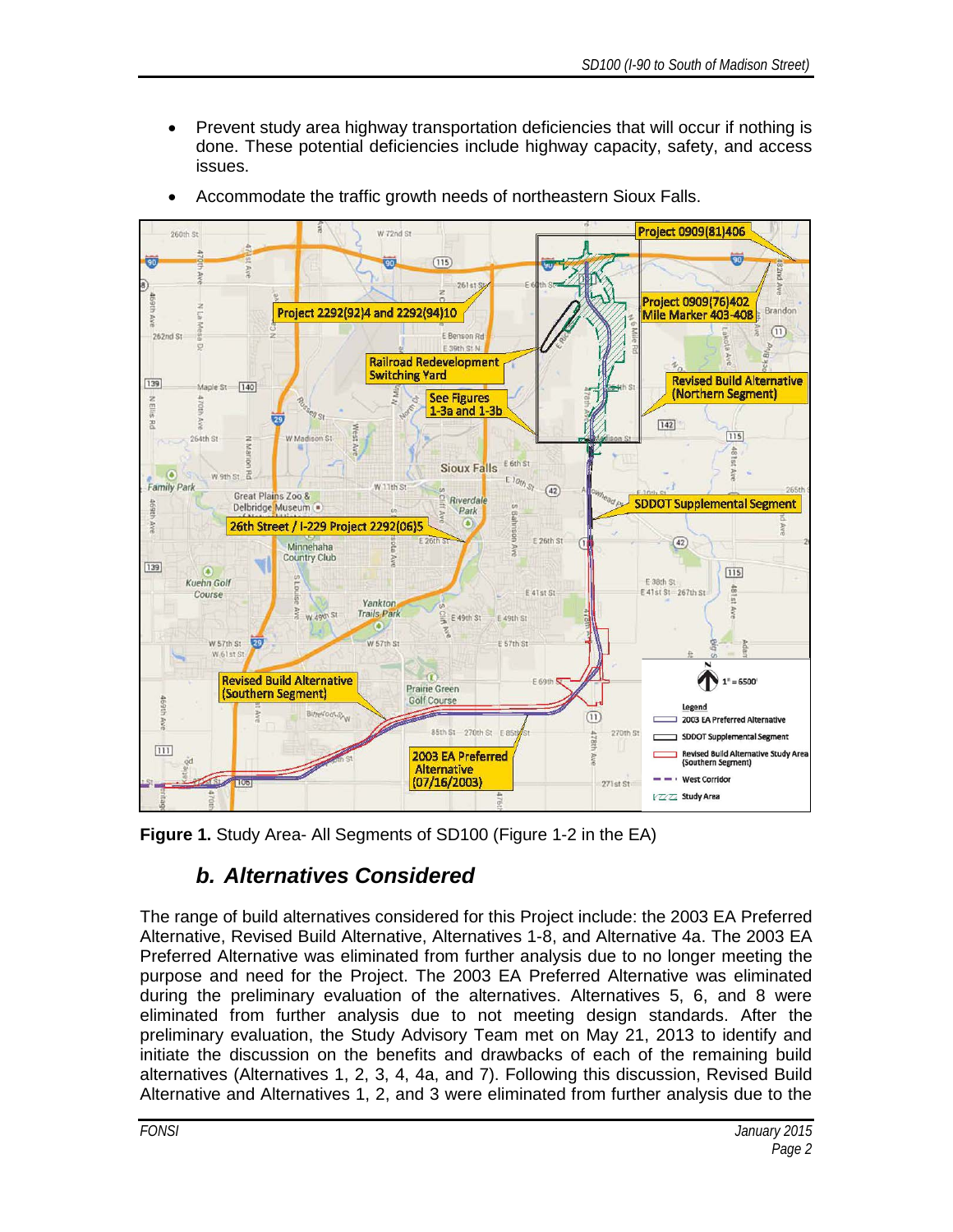existing WAPA and Xcel utilities causing major complications to the construction of the bridge. A memorandum was completed to describe the alternatives discussion in further detail (see Appendix A of the Northern Segment SD100 EA).

Within the EA, three build alternatives were retained and evaluated. The three build alternatives include: Alternative 4, Alternative 4a, and Alternative 7.

### <span id="page-4-0"></span>**III. Preferred Alternative**

Based on the impact analysis and geometric comparison, Alternative 4a has been recommended as the preferred alternative. Alternative 4a has a similar alignment to the 2003 EA Preferred Alternative that was described in the EA. The horizontal and vertical alignment was adjusted to accommodate a 60 mph design speed for Alternatives 4a. Alternative 4a includes a grade separated crossing at both BNSF and E&E railroads. Due to factors such as the vicinity of the E&E line north of Rice Street and west of Timberline Avenue, Rice Street would be realigned to the south. The realignment of Rice Street would require a relocation of the at-grade crossing of E&E railroad south of the existing at-grade crossing. 60th Street N. and Redwood Blvd would be realigned and joined with SD100 at a full intersection. Realignment of 60th Street N. would require an additional crossing of Slip-Up Creek.

The social, economic, and environmental impacts associated with Alternative 4a were evaluated in the EA.

The preferred alternative will have no effect on the following resources:

• *Energy and Green House Gases, Climate Change, Vibration, Wild and Scenic Rivers, Coastal Barriers and Zones, Air Quality, Regulated Materials, Land Use, Social Environment, Public Facilities, Railroads, Environmental Justice, Water Quality*

Table 1 summarizes the remaining resources associated with the preferred alternative.

| <b>Resource</b>                                       | <b>Summary of Impacts</b>                                                                                                                                                                                                                                                                                               |
|-------------------------------------------------------|-------------------------------------------------------------------------------------------------------------------------------------------------------------------------------------------------------------------------------------------------------------------------------------------------------------------------|
| <b>Utilities</b>                                      | Requires coordination and relocation of utilities. However,<br>avoids impacts to major transmission lines and towers.                                                                                                                                                                                                   |
| <b>Pedestrians and Bicycles</b>                       | Improved access with construction of 10-foot wide path along<br>the western side to approximately $\frac{1}{4}$ mile north of Madison<br>Street with the remainder of the path on the eastern side.                                                                                                                     |
| <b>Visual Impacts and</b><br><b>Aesthetics</b>        | Alter the landscape from a rural, agricultural setting to an urban<br>limited access roadway.                                                                                                                                                                                                                           |
| <b>Archeological and Historic</b><br><b>Resources</b> | No Adverse Effect                                                                                                                                                                                                                                                                                                       |
| <b>Economic Resources</b>                             | Minor ROW acquisition of 6 businesses and ROW of land<br>owned by Xcel Energy. All businesses north of I-90/N.<br>Timberline Avenue Interchange and WAPA would be<br>temporarily impacted during construction, due to modifications<br>to their existing access and potential impacts to their existing<br>landscaping. |
| <b>Noise</b>                                          | Two impacted residences                                                                                                                                                                                                                                                                                                 |

**Table 1.** Impacts Associated with the Preferred Alternative.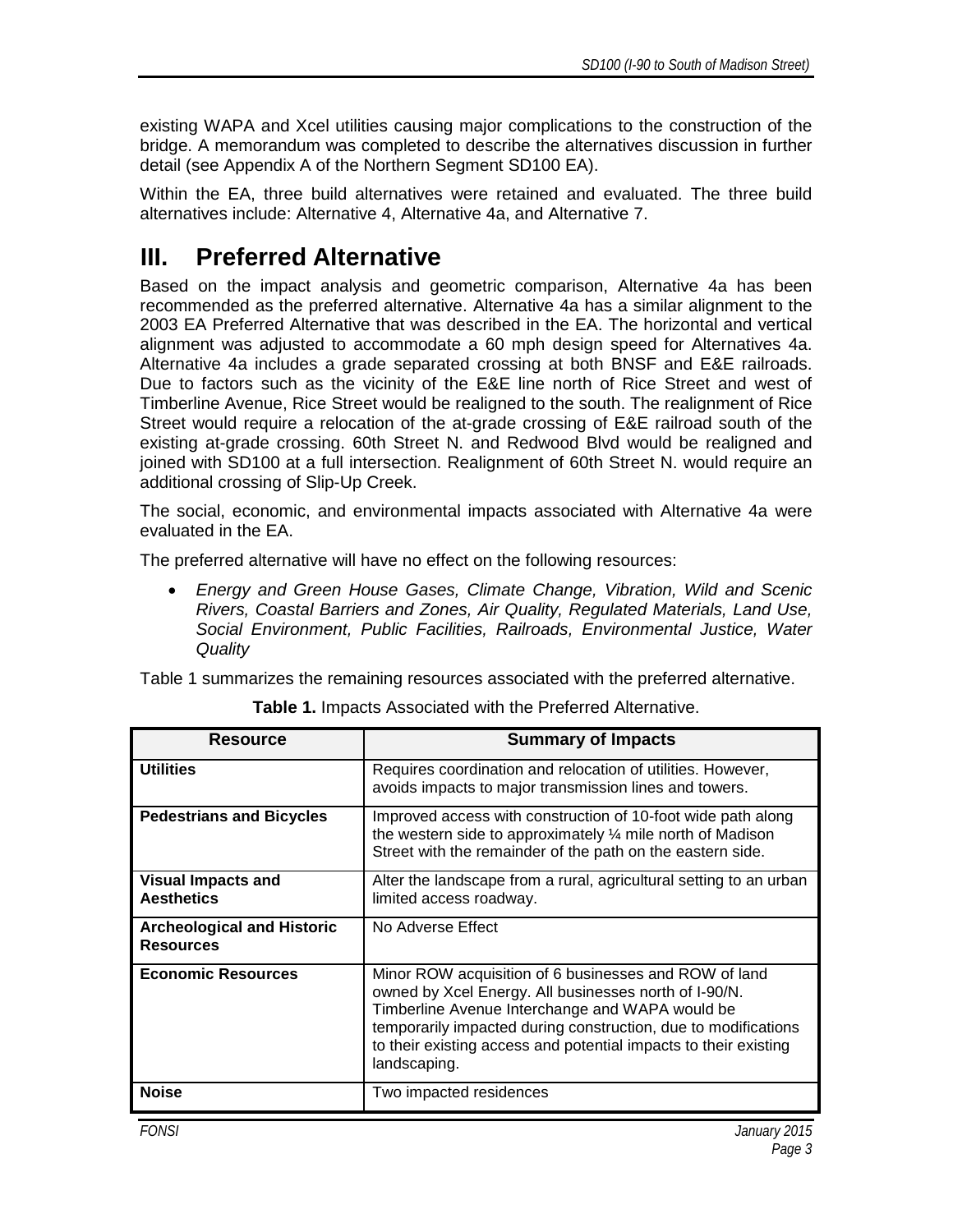| <b>Resource</b>                                            | <b>Summary of Impacts</b>                                                                                                                                                                                                                                                                                                                                                                                                                                                                              |
|------------------------------------------------------------|--------------------------------------------------------------------------------------------------------------------------------------------------------------------------------------------------------------------------------------------------------------------------------------------------------------------------------------------------------------------------------------------------------------------------------------------------------------------------------------------------------|
| <b>Relocations</b>                                         | Two residences would be acquired. Minor ROW acquisition<br>from 6 businesses. ROW acquisition from Xcel Energy.                                                                                                                                                                                                                                                                                                                                                                                        |
| Farmland                                                   | Farmland Conversion Impact Ratings indicate the proposed<br>~115 acres of conversion will not adversely affect important<br>farmlands.                                                                                                                                                                                                                                                                                                                                                                 |
| <b>Wetlands and Other Waters</b><br>of the US              | The preliminary impact analysis for this Project noted 5.03<br>acres of wetland impact for the preferred alternative. The<br>culvert crossings would result in approximately 725 linear feet<br>of Other Water of the U.S impacts. The bridge crossing over<br>the Big Sioux River would result in approximately 145 linear<br>feet of Other Water of the U.S. impacts. The preferred<br>alternative would also result in approximately 375 linear feet of<br>Other Water of the U.S. being realigned. |
| Floodplain                                                 | The preliminary analysis for this Project and coordination with<br>the local floodplain administrator demonstrates that the build<br>alternatives would have minimal rise and would not have a<br>cumulative effect on the water elevations in the area. A<br>floodplain development permit or CLOMR would be the<br>required before construction.                                                                                                                                                     |
| Vegetation, Fish, and<br><b>Wildlife</b>                   | Minor loss of habitat, moderate in Cactus Hills; Surveys<br>required for the bald eagle and migratory birds in suitable<br>habitat before construction.                                                                                                                                                                                                                                                                                                                                                |
| <b>Federal Threatened and</b><br><b>Endangered Species</b> | Topeka Shiner-May affect, likely to adversely affect; Western<br>prairie fringed orchid- May affect, not likely to adversely affect;<br>Lined snake- surveys and if habitat or species found mitigation<br>measures.                                                                                                                                                                                                                                                                                   |
| Section 4(f) and 6(f)<br><b>Resources</b>                  | De minimis impact on the following cultural sites: Site<br>39MH2000, Site 39MH2003, Site MH03000001-MH030000010,<br>and Site 39MH231.                                                                                                                                                                                                                                                                                                                                                                  |

### <span id="page-5-0"></span>**IV. Coordination and Public Involvement**

<span id="page-5-1"></span>As indicated in the EA and supporting documentation, SDDOT coordinated with Federal, State, and local agencies, tribes during the development of the EA.

#### *a. Agency and Tribal Coordination*

Federal and State agencies that were consulted regarding the build alternatives include:

- South Dakota Division of Emergency Management
- U.S. Department of Agriculture Natural Resources Conservation Service
- South Dakota Department of Game, Fish, and Parks
- U.S. Fish & Wildlife Service South Dakota Field Office
- U.S. Army Corps of Engineers
- South Dakota Department of Environment and Natural Resources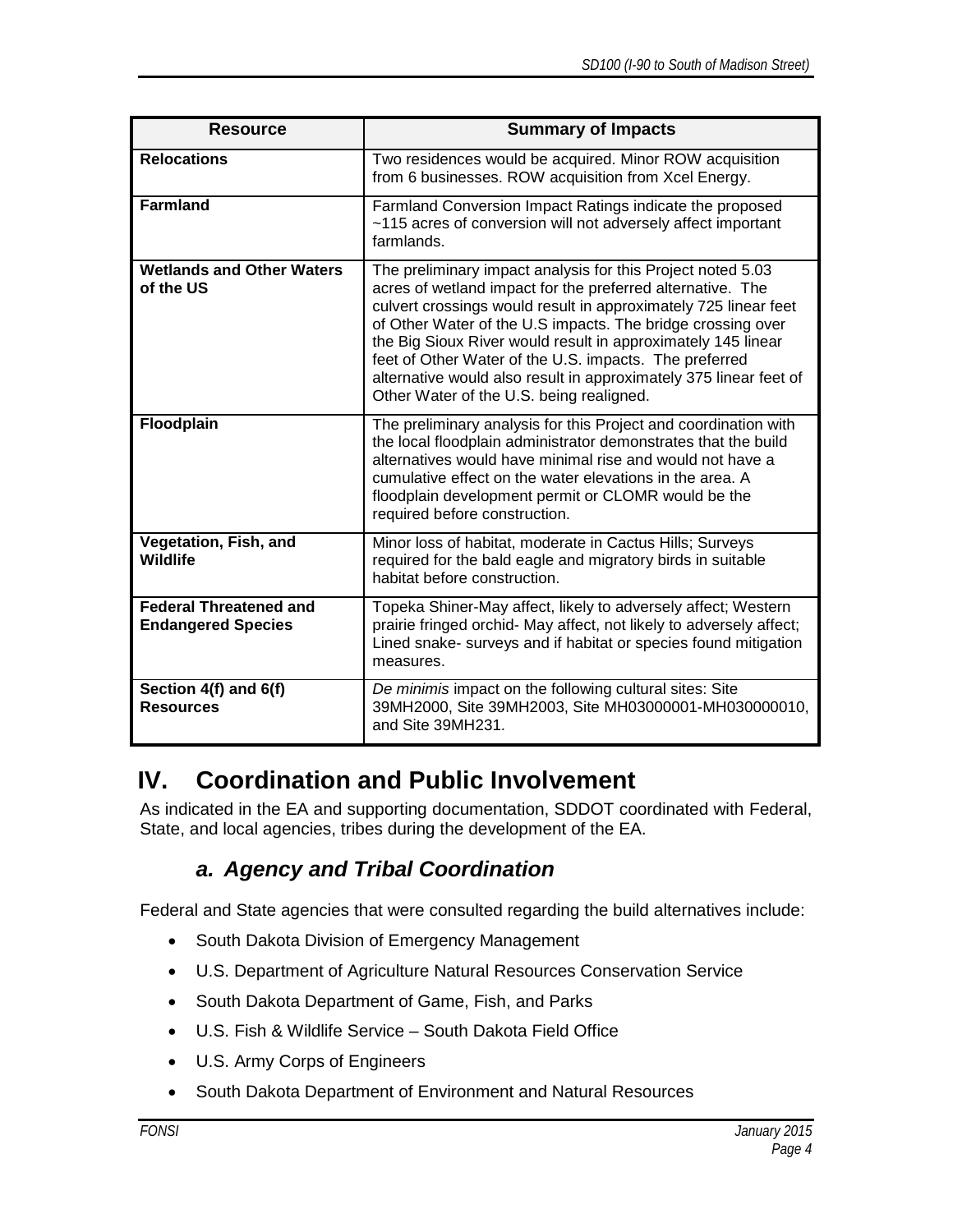• South Dakota State Historical Preservation Office

Table 6-1 in the EA summarizes the agency responses received that are relevant to the Northern Segment of SD100.

In 2007, the FHWA prepared and sent early coordination letters to seven American Indian Tribes that may have an interest in the initiation of this EA. In 2013, the SDDOT also sent a coordination email out regarding the Northern Segment. The tribal parties that were consulted regarding the Project are:

- Three Affiliated Tribes
- Ponca Tribe of Nebraska
- Flandreau-Santee Sioux Tribe
- Lower Brule Sioux Tribe
- Sisseton-Wahpeton Oyate
- Standing Rock Sioux Tribe
- Yankton Sioux Tribe

<span id="page-6-0"></span>One letter was received from Flandreau-Santee Sioux Tribe with no objections to the Project.

#### *b. Public Participation*

A Public Information Meeting was held on October 21, 2014 following the release of the EA and Section 4(f) *De Minimis* Analysis for public comment.

The public was able to comment through four different methods:

- Informal discussion with the project team during the open house portion of the public information meeting/open house. Individual project team members were responsible for documenting verbal questions and comments they received.
- Verbal questions and comments received following the presentation during the public information meeting/open house.
- Comment forms received during and after the public information meeting/open house.
- Contacting the Consultant's Project Manager, Steve Hoff, at (605) 977-7740.

Public comments received at the public meeting and during the public comment period are summarized in Appendix A.

### <span id="page-6-1"></span>**V. Section 4(f)**

The following describes the preferred alternative's impacts to the four identified Section 4(f) properties:

• Alternative 4a would require modifications to the existing railroad crossings in order to maintain highway crossings of the two rail lines identified as Site 39MH2000 and 39MH2003. The rail lines are considered eligible for the NRHP under two criterion, Criterion A (significance associated with the overall history of the region) and Criterion C (significance as a representation of the transportation,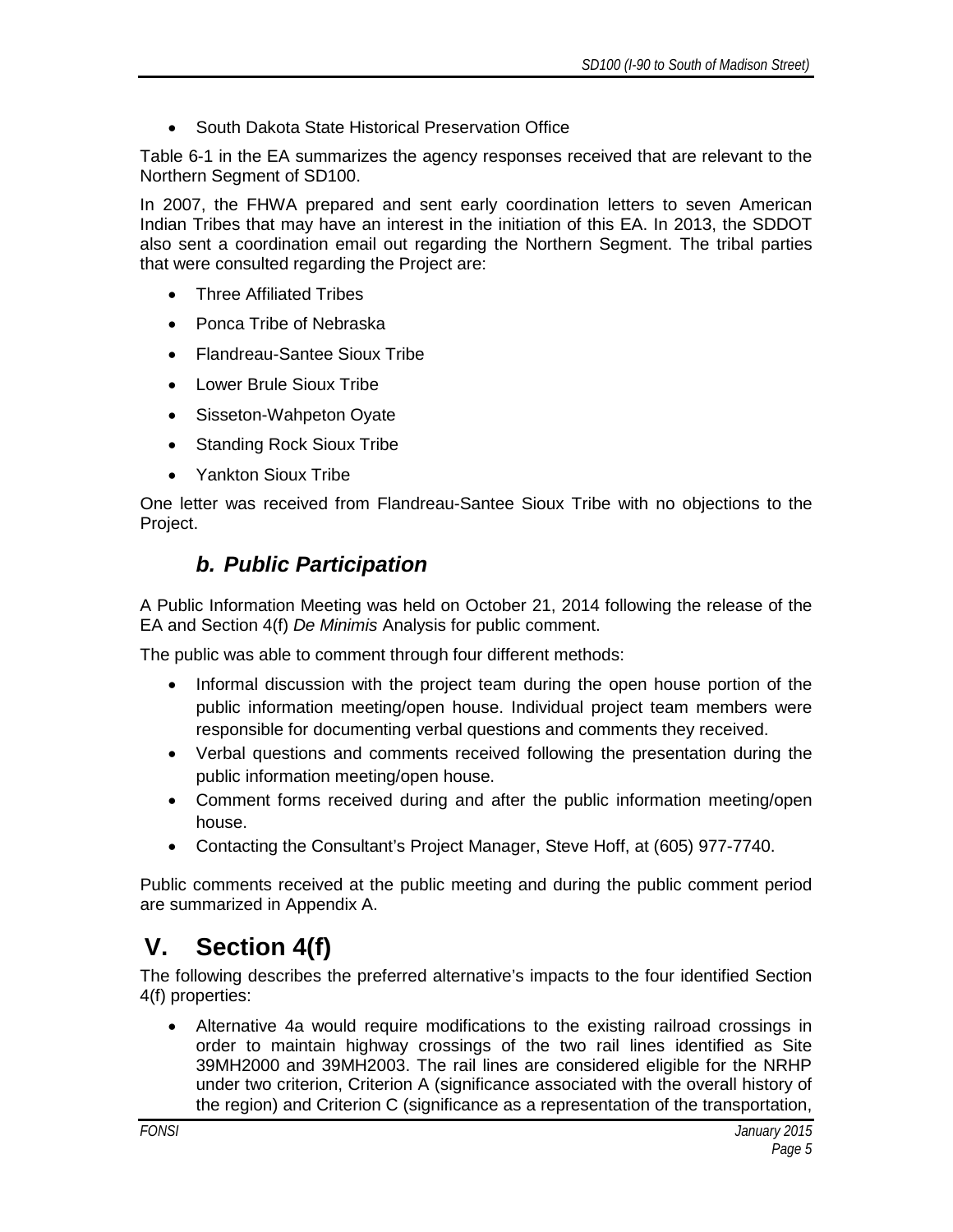technology, and engineering of the time period). Realignment of the roadway would require removal of the existing at-grade railroad crossing at Rice Street and construction of a new crossing. All build alternatives would also include construction of two grade separated railroad crossings to eliminate two other existing at-grade crossings. These modifications would not alter the characteristics that make the sites eligible for the NRHP; therefore, there is no adverse effect to these resources.

- The residential structures at 5100 Timberline Avenue are recommended as eligible for the NRHP under Site MH030000001-10. This Site is considered eligible for its contribution to the early twentieth century agricultural expansion of Minnehaha County and Brandon, and the settlement of Swedes in the area<sup>[1](#page-7-1)</sup>. While the preliminary design shows a portion of the front yard may be impacted by the project, all construction and project activities, including staging and borrow areas, will avoid the structures. Therefore there with be no affect to this historic property.
- The limits of archeological Site 39MH231 were previously mapped and recorded as eligible for the NRHP. For this Project, the Site was reevaluated. Alternative 4a would disturb the southeast corner of this site which is part of the existing SD100 roadway ROW just south of Madison Street. This area has been previously disturbed by roadway construction and no longer retains the characteristics which make the site eligible for the NRHP. Therefore, there would be no affect to this historic property.

In making a "No Adverse Effect" determination, all measures were considered to avoid, minimize, mitigate, and enhance the Section 4(f) historic properties as stated above. SHPO concurred with this determination as discussed in Section 3.6 in the EA. Therefore, in accordance with 23 CFR 774.3(b), use of these resources is determined to be a *De Minimis* Section 4(f) impact.

# <span id="page-7-0"></span>**VI. Summary of Mitigation/Commitments**

The preferred alternative has avoided or minimized impacts to environmental resources to the extent practicable. For those unavoidable impacts, mitigation measures and commitments were proposed in the EA. The measures are summarized below in Table 2 and will be implemented as part of this Project. Appropriate permits will also be secured prior to construction activities, which are summarized in Table 3.

| <b>Mitigation Measure or Commitment</b>                                                                        | <b>Responsibility</b> |
|----------------------------------------------------------------------------------------------------------------|-----------------------|
| Coordination with the utility companies would be required during final design<br>of the preferred alternative. | SDDOT/Consultant      |
| Coordination with BNSF and E&E would be required during final design of                                        |                       |

#### **Table 2.** Mitigation Measures and Commitments

 $\ddot{\phantom{a}}$ 

<span id="page-7-1"></span><sup>&</sup>lt;sup>1</sup> HDR. September 2013a. An Addendum Report to: A Level III Cultural Resourced Evaluation of the Proposed South Dakota Department of Transportation Eastside Highway Corridor (SD100) Realignment Project Alterations, Sioux Falls, Minnehaha and Lincoln Counties, South Dakota.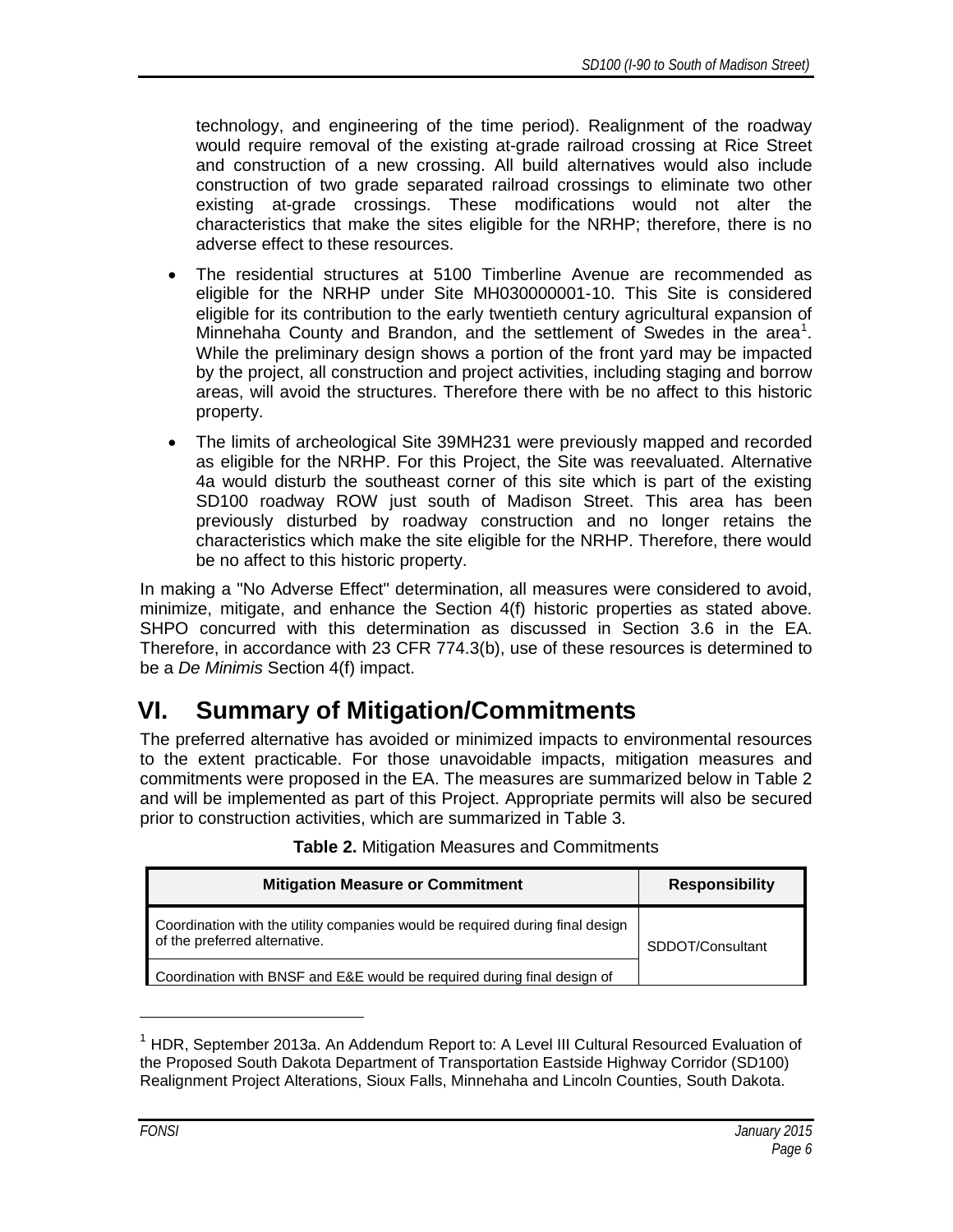| <b>Mitigation Measure or Commitment</b>                                                                                                                                                                                                                                                                                                                                                                                                                                                                                                                                                                                    | <b>Responsibility</b>           |  |
|----------------------------------------------------------------------------------------------------------------------------------------------------------------------------------------------------------------------------------------------------------------------------------------------------------------------------------------------------------------------------------------------------------------------------------------------------------------------------------------------------------------------------------------------------------------------------------------------------------------------------|---------------------------------|--|
| the preferred alternative.                                                                                                                                                                                                                                                                                                                                                                                                                                                                                                                                                                                                 |                                 |  |
| Although the entire area proposed for disturbance for this Project has been<br>surveyed, in the event that additional land is needed based on final design,<br>the area would be surveyed prior to construction and additional<br>documentation and coordination with FHWA and SHPO would be required.                                                                                                                                                                                                                                                                                                                     |                                 |  |
| For the residence at 5100 North Timberline Avenue, the SDDOT will make<br>sure of the following:                                                                                                                                                                                                                                                                                                                                                                                                                                                                                                                           |                                 |  |
| No building or structure will be demolished, relocated, or modified<br>due to this Project.                                                                                                                                                                                                                                                                                                                                                                                                                                                                                                                                |                                 |  |
| This residence will continue to have access to North Timberline<br>Avenue.                                                                                                                                                                                                                                                                                                                                                                                                                                                                                                                                                 |                                 |  |
| SDDOT will work with the property owner to plant trees and/or<br>other landscaping to provide a buffer of the house to the road.                                                                                                                                                                                                                                                                                                                                                                                                                                                                                           |                                 |  |
| For Site 39MH231, the effect determination is based on the following<br>stipulation:                                                                                                                                                                                                                                                                                                                                                                                                                                                                                                                                       |                                 |  |
| Work associated with the Project would not extend beyond the<br>existing road ROW in the vicinity of Site 39MH231. If work<br>associated with the Project must extend beyond the ROW in the<br>vicinity of Site 39MH231, archaeological monitoring during<br>construction is recommended. For any features identified during<br>monitoring, data recovery would also be recommended. If Site<br>39MH231 can be avoided, no further cultural work is recommended<br>and cultural resource clearance for the proposed project is<br>recommended.                                                                             | SDDOT/Consultant/<br>Contractor |  |
| In addition, SDDOT will incorporate an environmental commitment referred<br>to as into the final design plans, which states:                                                                                                                                                                                                                                                                                                                                                                                                                                                                                               |                                 |  |
| Coordination with State Archeological Research Center will also be<br>incorporated into the Project. Prior to construction, the Contractor<br>shall contact Jim Donohue, State Archaeological Research Center<br>(SARC) at 605-394-1936 to coordinate the installation of orange<br>plastic safety fence at the existing road ROW within the vicinity of<br>Site 39MH231. Work within the vicinity of Site 39MH231 shall not<br>begin until the safety fence is installed. Work, equipment, or<br>material storage will not be allowed beyond the ROW in the vicinity<br>of the site which will be marked by safety fence. |                                 |  |
| If evidence of cultural resources is uncovered during project construction<br>activities, then such activities shall cease and the Project Engineer will be<br>immediately notified. The Project Engineer will contact the SDDOT<br>Environmental Engineer in order to determine an appropriate course of<br>action. [SDDOT Commitment I, Historical Preservation Office Clearances,<br>will be included the final plan sheets.]                                                                                                                                                                                           |                                 |  |
| All ROW and relocation impacts would be mitigated in conformance with the<br>Uniform Relocation Assistance and Real Property Acquisition Act (UA) of<br>1970, as amended by the Surface Transportation Assistance Act of 1987<br>and as codified in 49 CFR 24, effective April 1989.                                                                                                                                                                                                                                                                                                                                       | SDDOT/Consultant                |  |
| During final design, impacts to wetlands and other waters of the U.S. would<br>be avoided if feasible, and then minimized to the extent possible. For<br>wetlands and Other Waters of the U.S. that cannot be avoided, a USACE                                                                                                                                                                                                                                                                                                                                                                                             |                                 |  |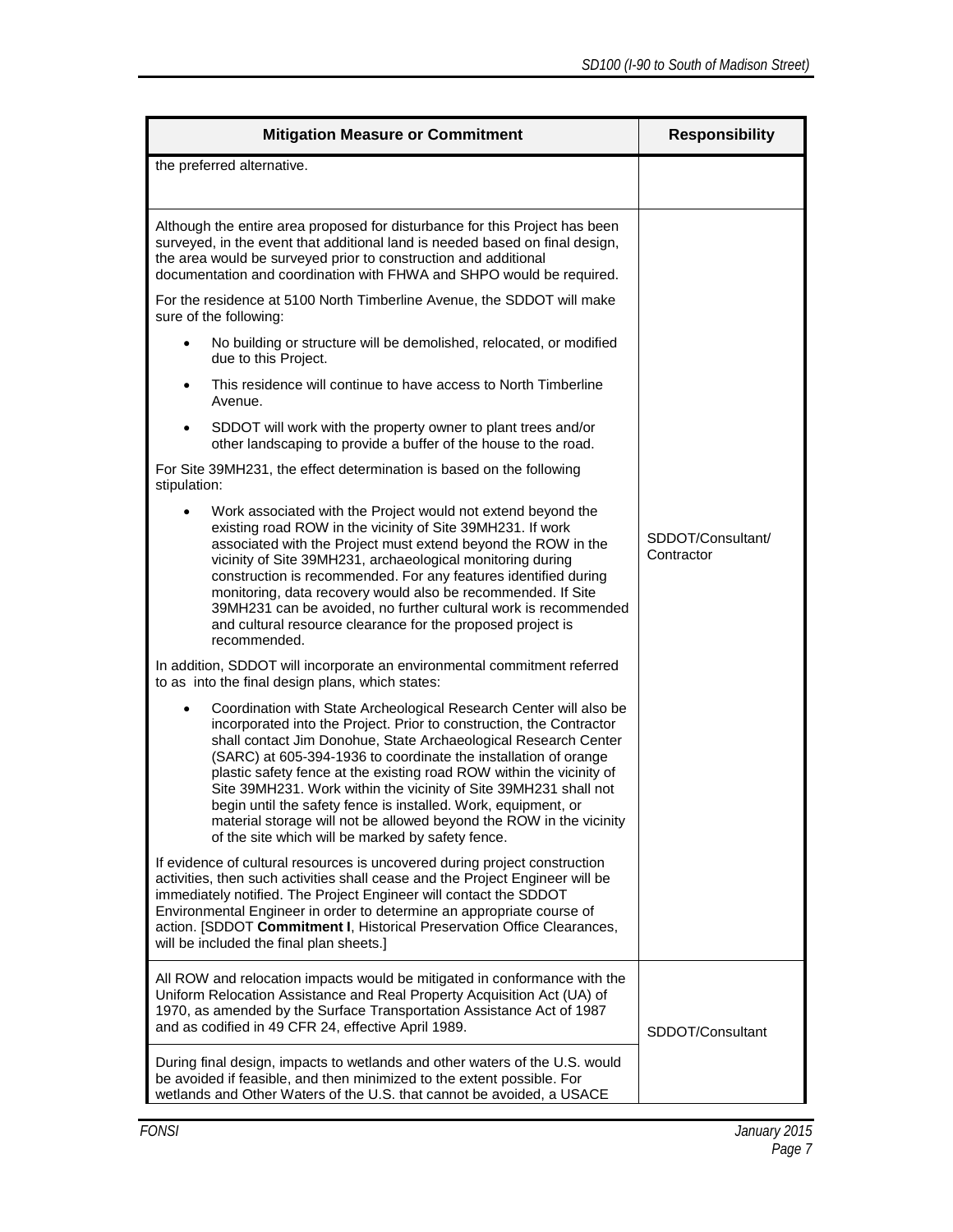| <b>Mitigation Measure or Commitment</b>                                                                                                                                                                                                                                                                                                                                                                                                                                                                                                                                                                                                                                                                                                                         | <b>Responsibility</b>           |
|-----------------------------------------------------------------------------------------------------------------------------------------------------------------------------------------------------------------------------------------------------------------------------------------------------------------------------------------------------------------------------------------------------------------------------------------------------------------------------------------------------------------------------------------------------------------------------------------------------------------------------------------------------------------------------------------------------------------------------------------------------------------|---------------------------------|
| Section 404 permit, with Section 401 Water Quality Certification from<br>SDDENR, would be required for any fill activities in jurisdictional wetlands or<br>other waters of the U.S. A permit application would be submitted to USACE<br>prior to commencement of construction activities for the Project.                                                                                                                                                                                                                                                                                                                                                                                                                                                      |                                 |
| If required by USACE, mitigation measures would be undertaken. A<br>mitigation plan would be prepared for the USACE Section 404/401 permit<br>application, and a mitigation plan would be developed and coordinated with<br>the resource agencies. For wetlands found not to be under USACE<br>jurisdiction, FHWA regulations (23 CFR 777.9) would apply and mitigation<br>for permanent impacts to wetlands would be required. Mitigation would<br>occur through the on-site, off site mitigation, or a mitigation bank. [SDDOT<br>Commitment A: Wetlands, and Commitment N: Section 404 Permit, will be<br>included in the final plan sheets for the preferred alternative.]                                                                                  | SDDOT/Consultant                |
| BMPs would be implemented through the NPDES General Permit for Storm<br>Water Discharges Associated with Construction Activities to minimize<br>impacts to the Slip-Up Creek, Big Sioux River, and the unnamed intermittent<br>stream.                                                                                                                                                                                                                                                                                                                                                                                                                                                                                                                          |                                 |
| Any groundwater wells would be confirmed during physical survey, and if<br>impacted, would be properly capped and sealed. Any impacted wells and<br>connections would be replaced for properties that were not fully acquired.<br>[SDDOT Commitment D1: Surface Water Quality, Commitment D2:<br>Surface Water Discharge, Commitment C: Water Source, and<br><b>Commitment E:</b> Storm Water will be included in the final plan sheets for the<br>preferred alternative.]                                                                                                                                                                                                                                                                                      | SDDOT/Consultant/<br>Contractor |
| Coordination would occur with the Minnehaha County Floodplain<br>Administrator before the construction of the preferred alternative to complete<br>a floodplain development permit or CLOMR. Timberline Bridge over the Big<br>Sioux River would also be removed as part of this Project.                                                                                                                                                                                                                                                                                                                                                                                                                                                                       | SDDOT/Consultant                |
| If construction is planned within the nesting season, surveys for migratory<br>birds would occur in suitable areas that have not been mowed or cleared<br>prior to mid-April to determine if there are current nests. If found,<br>construction would need to cease until birds hatch and fledge. Surveys<br>would be conducted within the same year, but prior to construction start in<br>order to capture the current conditions. Surveys would be completed in<br>areas containing suitable habitat where the vegetation has not been cleared<br>prior to migratory bird nesting season. If trees or brush would be impacted<br>by the Project, a ratio of at least 2:1 acres planted versus acres impacted<br>would be incorporated into mitigation plans. |                                 |
| Pre-construction surveys are recommended prior to construction to<br>determine if any active bald eagle nests are located in the Study Area.<br>SDDOT will notify the USFWS if a bald eagle nest is located within 1-mile of<br>the project at time of construction.                                                                                                                                                                                                                                                                                                                                                                                                                                                                                            | SDDOT/Contractor                |
| For the culvert crossings, a regional condition under the USACE Nationwide<br>Permit would require, when applicable based on culvert type and drainage<br>area, culvert countersink depths to allow for aquatic organism passage. This<br>condition would be incorporated into final design during the 404 application<br>process. [SDDOT Commitment S: Migratory Birds Work Restriction and<br><b>Commitment B4: Bald Eagle, will be included in the final plan sheets for the</b><br>preferred alternative.]                                                                                                                                                                                                                                                  |                                 |
| The SDDOT would conduct surveys for the western prairie fringed orchid in<br>areas that were noted as marginal habitat prior to construction. Coordination                                                                                                                                                                                                                                                                                                                                                                                                                                                                                                                                                                                                      |                                 |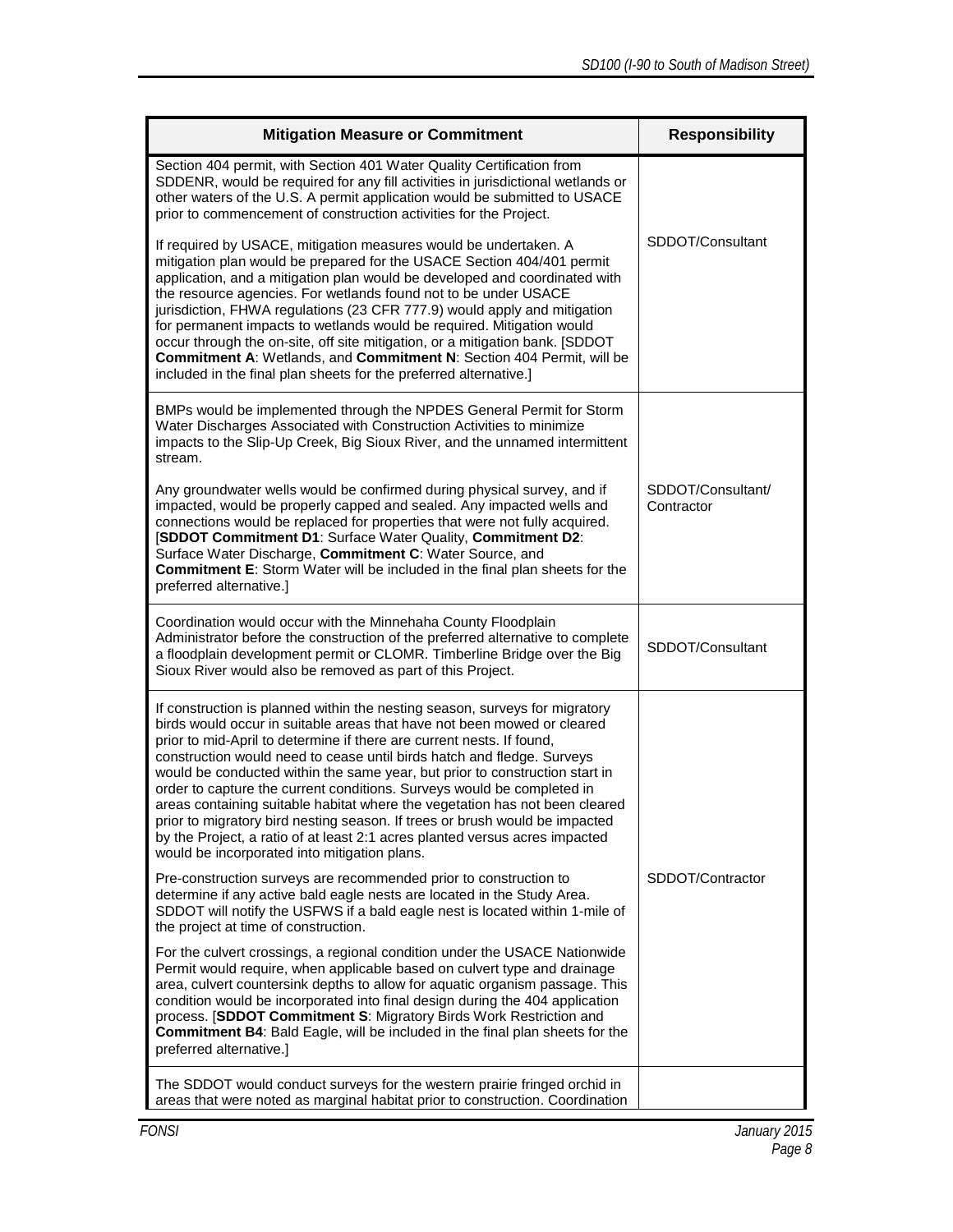| <b>Mitigation Measure or Commitment</b>                                                                                                                                                                                                                                                                                                                                                                                                                                                                                                                                                                                                                                                                                                                                   | <b>Responsibility</b>                         |
|---------------------------------------------------------------------------------------------------------------------------------------------------------------------------------------------------------------------------------------------------------------------------------------------------------------------------------------------------------------------------------------------------------------------------------------------------------------------------------------------------------------------------------------------------------------------------------------------------------------------------------------------------------------------------------------------------------------------------------------------------------------------------|-----------------------------------------------|
| would take place with USFWS prior to the survey and results of the survey<br>would be forwarded to USFWS and FHWA.                                                                                                                                                                                                                                                                                                                                                                                                                                                                                                                                                                                                                                                        | SDDOT/Consultant/<br>Contractor               |
| For the Topeka shiner, SDDOT Commitment B1: Construction Practices for<br>Streams inhabited by the Topeka shiner will be included in the final plan<br>sheets for the preferred alternative.                                                                                                                                                                                                                                                                                                                                                                                                                                                                                                                                                                              |                                               |
| In regards to the lined snake, the following commitments will be included for<br>the preferred alternative:                                                                                                                                                                                                                                                                                                                                                                                                                                                                                                                                                                                                                                                               |                                               |
| Survey- A survey would be conducted during final design to determine if the<br>lined snake is present or if suitable habitat for the lined snake is present.<br>This survey would be conducted during the spring when the species are<br>known to begin their emergence from their winter hibernation areas,<br>increasing the likelihood of observing the species during migration. The<br>specific survey protocol would be provided to the SDGFP for approval prior<br>to conducting surveys.                                                                                                                                                                                                                                                                          |                                               |
| If the lined snake is not observed during the surveys and no<br>suitable habitat is present within the area, no further action is<br>necessary by the SDDOT.                                                                                                                                                                                                                                                                                                                                                                                                                                                                                                                                                                                                              |                                               |
| If the lined snake or suitable habitat is observed during the surveys,<br>$\bullet$<br>mitigation measures would be implemented in design of the<br>roadway through Cactus Hills. Mitigation for the lined snake would<br>include two means of mitigation: prevention of an incidental take<br>and habitat protection. The mitigation measures would be<br>incorporated during the final design of the preferred alternative.                                                                                                                                                                                                                                                                                                                                             | SDDOT/Consultant/<br>Contractor/City of Sioux |
| Mitigation Measure- Prevention of Incidental Take: For the<br>$\circ$<br>prevention of incidental take, the design would include:                                                                                                                                                                                                                                                                                                                                                                                                                                                                                                                                                                                                                                         | Falls                                         |
| 1.<br>Approved culvert crossings, such as an arch pipe or<br>RCP, to allow for the lined snake passage across the<br>roadway, and                                                                                                                                                                                                                                                                                                                                                                                                                                                                                                                                                                                                                                         |                                               |
| An approved exclusion barrier would be incorporated<br>2.<br>into the design of the roadway. An exclusion barrier is<br>defined as a continuous obstruction alongside the<br>roadway within habitat to prevent the snake from crossing<br>or to direct them to a specific crossing point. The<br>exclusion barrier would be included within the ROW to<br>prevent the lined snake from crossing the roadway and<br>lead the lined snake to the dry culvert crossings.                                                                                                                                                                                                                                                                                                     |                                               |
| During final design, details of these mitigation<br>3.<br>measures will be evaluated and approved by a qualified<br>herpetologist and approved by the SDGFP.                                                                                                                                                                                                                                                                                                                                                                                                                                                                                                                                                                                                              |                                               |
| Mitigation Measure- Habitat Conservation: For habitat<br>$\circ$<br>conservation, the City would initiate the process to<br>develop and implement a conservation easement or a<br>similar agreement that protects habitat at a 1:1 ratio of<br>habitat removed for the SD100 ROW. If establishing an<br>easement within Cactus Hills is not feasible, the City<br>would pursue protecting lined snake habitat within<br>Minnehaha County for conservation. If locating and<br>conserving habitat for the lined snake is not possible or<br>becomes cost prohibitive, the City would work with the<br>SDGFP to determine another appropriate mitigation<br>strategy, such as providing funding for SDGFP lined<br>snake habitat preservation, research for the species, or |                                               |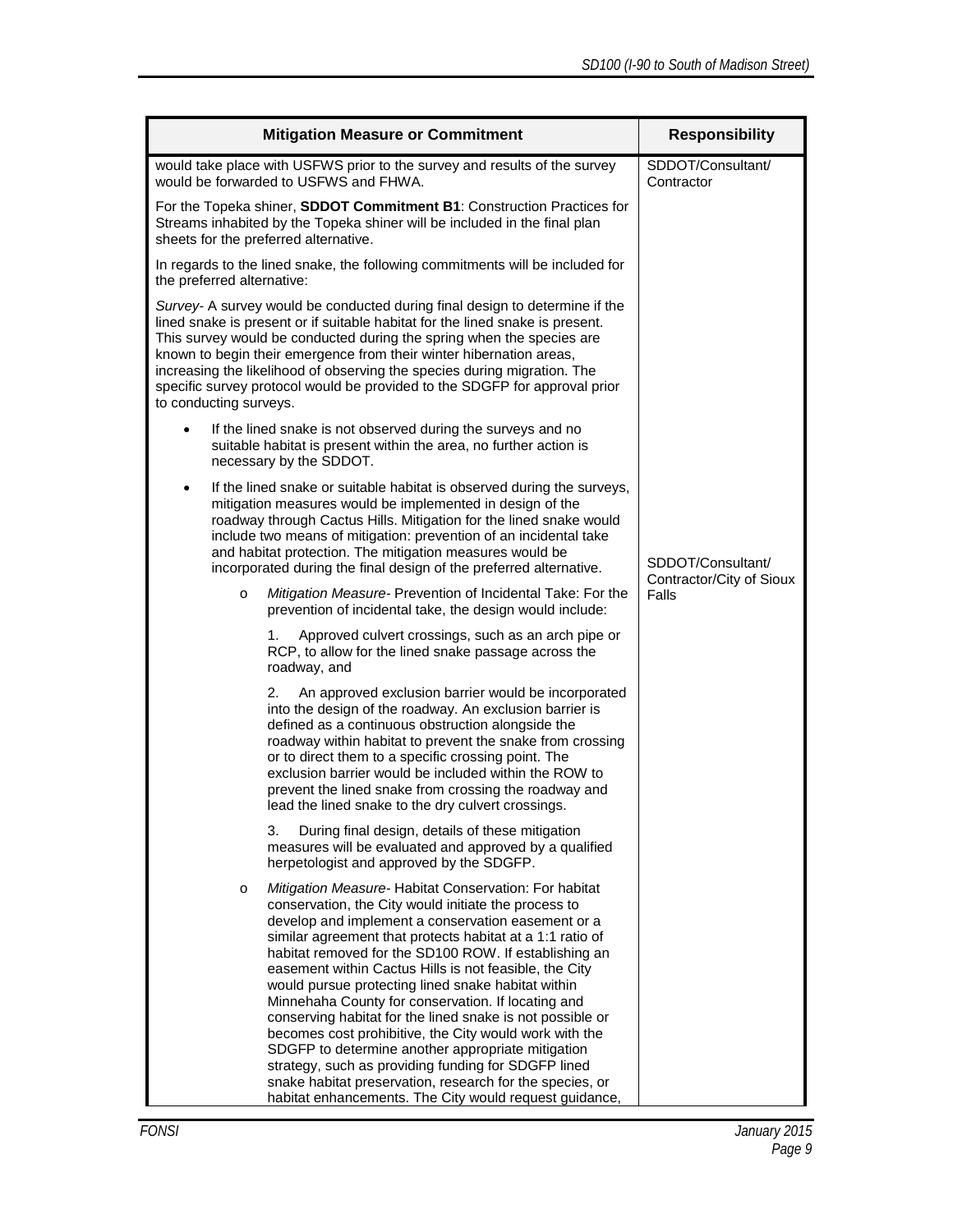| <b>Mitigation Measure or Commitment</b>                                                                                                                                                                                                                                                                                                                                                                                                                                                                                             | <b>Responsibility</b>           |
|-------------------------------------------------------------------------------------------------------------------------------------------------------------------------------------------------------------------------------------------------------------------------------------------------------------------------------------------------------------------------------------------------------------------------------------------------------------------------------------------------------------------------------------|---------------------------------|
| participation and consultation from the SDGFP and other<br>resource agencies to assist with the negotiations, design,<br>and implementation of these measures.                                                                                                                                                                                                                                                                                                                                                                      |                                 |
| For the northern long-eared bat, clearing and grubbing activities would occur<br>outside of migratory bird nesting season, which coincides with bat roosting<br>time frames. Clearing of trees may occur after October and before April.<br>Therefore, potential bat roosting habitat would be removed prior to their use<br>of the area.                                                                                                                                                                                           | SDDOT/Consultant/<br>Contractor |
| Follow up consultation would be performed to address any USFWS Section<br>7 updates (new T&E species, changes to law, etc.) with each portion of the<br>Project being designed.                                                                                                                                                                                                                                                                                                                                                     |                                 |
| If the Lined snake or suitable habitat is observed during the surveys, the<br>following would be incorporated into the final design of the preferred<br>alternative:                                                                                                                                                                                                                                                                                                                                                                |                                 |
| Erosion control measures, such as silt fencing, would be properly installed<br>around the project's disturbance boundary within Lined snake habitat. This<br>fence would assist in limiting lined snakes from entering the construction<br>area, thus limit the possibility of injury or mortality.                                                                                                                                                                                                                                 |                                 |
| To prevent entrapment of the lined snake during construction,<br>$\circ$<br>all excavated, steep walled holes or trenches would either be<br>covered by plywood at the end of each day or provided with one<br>or more escape ramps constructed of earth fill or wooden<br>planks.                                                                                                                                                                                                                                                  |                                 |
| Each morning before construction activities resume and before<br>O<br>such holes or trenches are filled, they will be inspected for<br>trapped animals, including the lined snake. Upon the discovery<br>of a lined snake the reptile will be allowed to escape voluntarily<br>(by escape ramps) or a person trained to handle the snake will<br>be contacted to remove the snake.                                                                                                                                                  |                                 |
| [Dependent on survey findings, SDDOT Commitment B5: Lined Snake will<br>be included in the final plan sheets for the preferred alternative.]                                                                                                                                                                                                                                                                                                                                                                                        | SDDOT/Contractor                |
| To avoid and/or minimize impacts to RECs in the Study Area, a construction<br>BMP would be implemented. The contractor should be alert for the large<br>areas of soil staining, buried drums, or USTs, and coordinate with SDDOT<br>and SDDENR if any obvious contamination is found prior to continuing work<br>in those areas.                                                                                                                                                                                                    |                                 |
| Previously defined BMPs, in accordance with SDDOT construction manuals,<br>would be used to mitigate construction-related noise impacts. Emissions<br>caused by vehicle delays, construction vehicles, and related equipment and<br>activities generating dust would be minimized to the extent possible by<br>implementing smooth traffic-flow patterns and water sprinkling. Therefore,<br>the Project is not expected to change the attainment air quality status of the<br>area.                                                |                                 |
| The amount of sedimentation from soil erosion would not increase<br>substantially due to the NPDES General Permit for Storm Water Discharges<br>Associated with Construction Activities requirements that limit post<br>construction erosion to preconstruction levels (typically achieved through<br>reestablishment of vegetation, and structural devices such as berms and<br>energy dissipation structures). BMPs would be implemented through the<br>General Permit to minimize impacts to the Slip-Up Creek, Big Sioux River, |                                 |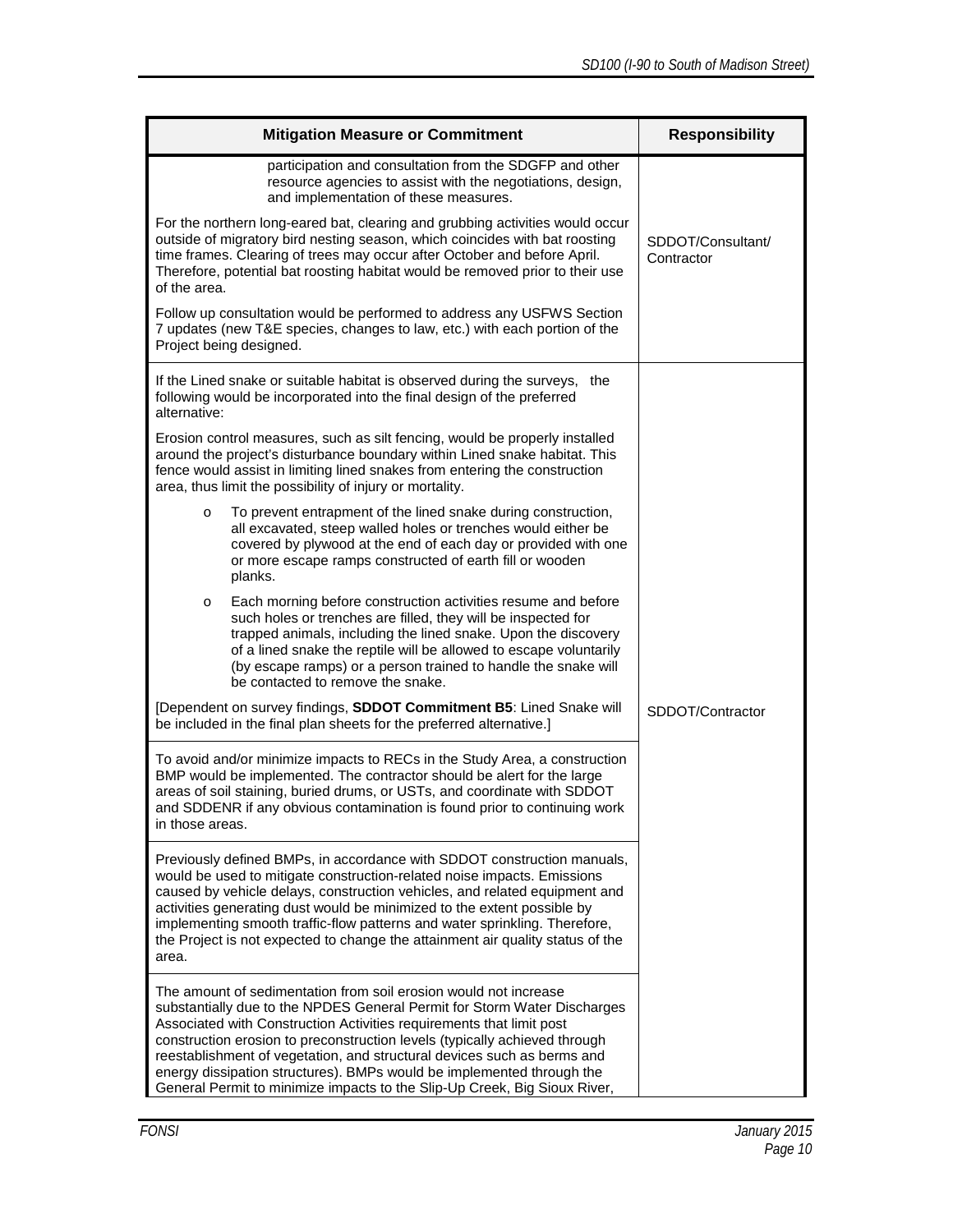| <b>Mitigation Measure or Commitment</b>                                                                                                                                                                                                                                                                                                                                                                                                                                                                                                                                                                                                                                                                                            | <b>Responsibility</b> |
|------------------------------------------------------------------------------------------------------------------------------------------------------------------------------------------------------------------------------------------------------------------------------------------------------------------------------------------------------------------------------------------------------------------------------------------------------------------------------------------------------------------------------------------------------------------------------------------------------------------------------------------------------------------------------------------------------------------------------------|-----------------------|
| and the unnamed intermittent stream.                                                                                                                                                                                                                                                                                                                                                                                                                                                                                                                                                                                                                                                                                               |                       |
| Native vegetation would be planted along areas disturbed by the selected<br>alternative to minimize the establishment of invasive plant species. The<br>selected alternative ROW would be maintained to prevent the spread of<br>invasive species (e.g., spraying and mowing of invasive species).                                                                                                                                                                                                                                                                                                                                                                                                                                 |                       |
| A traffic control plan would be developed during final roadway design. As<br>part of this process, the traffic control plan developed during final design<br>would minimize the amount of disruption to traffic while ensuring the safety<br>of motorists. Arterial roadways would remain open or closed for short<br>durations throughout construction. Due to the location of the Project in an<br>undeveloped area, the detour routes would have minimal sensitive noise<br>receptors (i.e. schools, residences) located adjacent to the routes. This<br>factor as well as the anticipation of the detours to be for a short duration and<br>short length, the impacts to sensitive receptors would be minor and short<br>term. | SDDOT/Contractor      |
| In order to provide access, temporary connections would be maintained<br>during construction from the I-90 west bound ramps to the north side<br>businesses to allow customers to continue to access the businesses.<br>Eastbound I-90 traffic would access the north side businesses by going to<br>the next interchange east or west of Timberline Road and then using the<br>westbound I-90 lanes and ramps.                                                                                                                                                                                                                                                                                                                    |                       |
| If dewatering is found to be necessary during construction, the effects on the<br>water tables of aquifers would be localized and short term. Dewatering<br>groundwater would be properly discharged to minimize erosion and facilitate<br>infiltration back into the ground. Construction activities would adhere to<br>local, state, and Federal water quality regulations.                                                                                                                                                                                                                                                                                                                                                      |                       |
| Methods would be implemented to minimize the spill of chemicals used in<br>vehicles during construction activities such as petroleum, oils and lubricants.<br>If discharge does occur, containment procedures such as banking or diking<br>would be used to prevent entry of these materials into the waterway.                                                                                                                                                                                                                                                                                                                                                                                                                    |                       |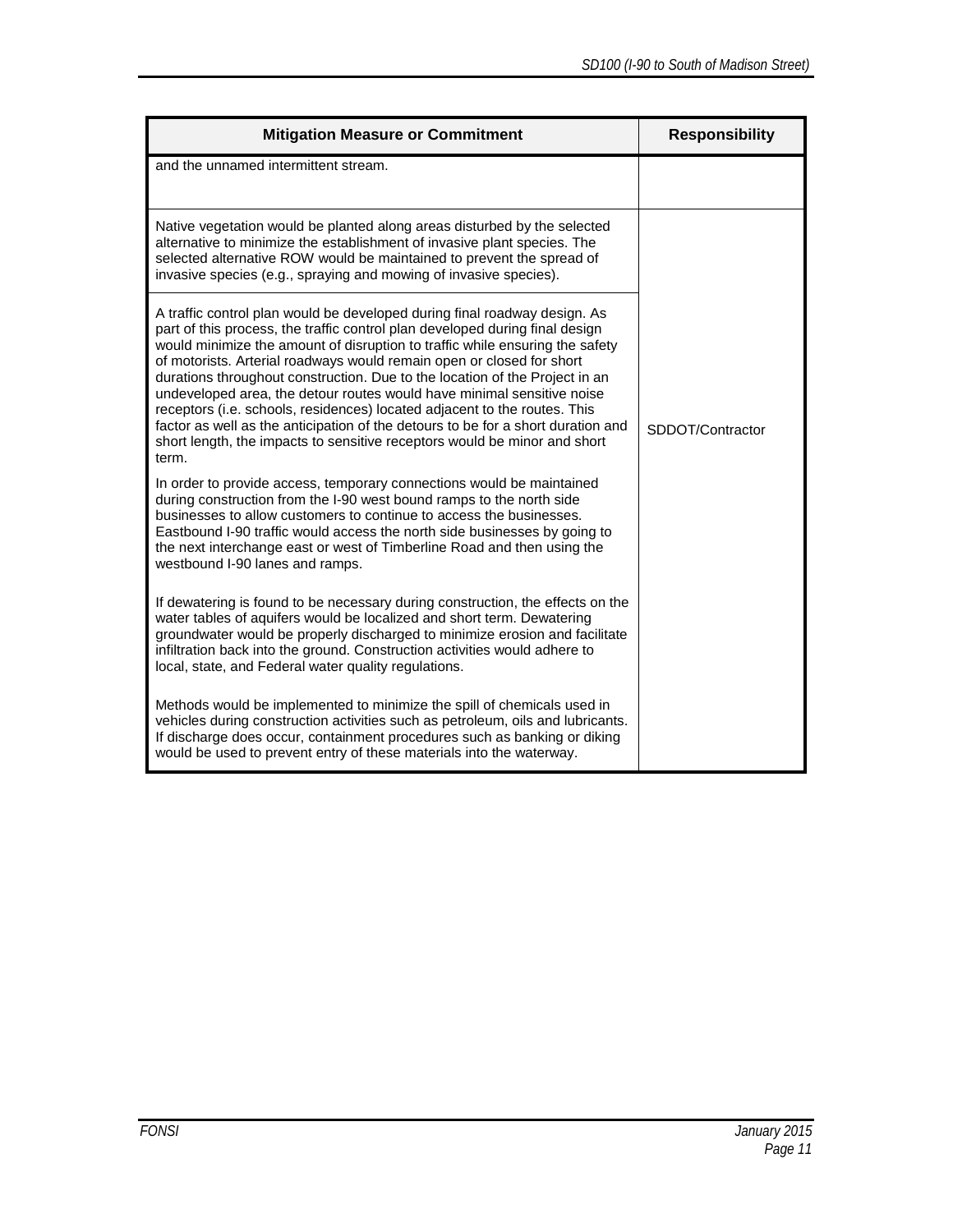| <b>Permit Name/Type</b>                                                                                                                            | <b>Permit Description</b>                                                                                     | <b>Issuing Agency</b>                  | <b>Permit Requirements</b>                                                                                                                                                                                                                                                                                                                                                                              |
|----------------------------------------------------------------------------------------------------------------------------------------------------|---------------------------------------------------------------------------------------------------------------|----------------------------------------|---------------------------------------------------------------------------------------------------------------------------------------------------------------------------------------------------------------------------------------------------------------------------------------------------------------------------------------------------------------------------------------------------------|
| Clean Water Act-<br>Section 404<br>(Wetlands and Other<br>Waters)                                                                                  | Regulates discharge of<br>dredged or fill material<br>into Waters of the United<br><b>States</b>              | <b>USACE</b>                           | A permit application would be<br>submitted to USACE prior to<br>commencement of construction<br>activities for the Project. If<br>required, a mitigation plan would<br>be prepared through coordination<br>with the resource agencies for<br>the 404 permit and the 401<br>certification. All mitigation would<br>occur through on-site, off site, or<br>a mitigation bank as approved by<br>the USACE. |
| Clean Water Act-<br>Section 401 (Water<br><b>Quality Certification)</b>                                                                            | Water quality verification<br>and compliance with<br>state statutes                                           | <b>SDDENR</b>                          | Submit plans and proposed<br>impacts to SDDENR.<br>Conditionals in Individual water<br>quality certification would need to<br>be followed.                                                                                                                                                                                                                                                              |
| Floodplain<br><b>Development Permit</b><br>or CLOMR                                                                                                | Regulates construction<br>within floodplains                                                                  | Sioux Falls and<br>Minnehaha<br>County | Submit permits for Project<br>construction within the Big Sioux<br>River floodplain.                                                                                                                                                                                                                                                                                                                    |
| Clean Water Act-<br><b>NPDES General</b><br><b>Permit for Stormwater</b><br><b>Discharges</b><br>Associated with<br><b>Construction Activities</b> | Regulates discharges of<br>pollutants from non-point<br>sources and construction<br>sites greater than 1 acre | <b>SDDENR</b>                          | BMPs would be implemented to<br>minimize impacts to Slip-Up<br>Creek, Big Sioux River, and the<br>unnamed intermittent stream.                                                                                                                                                                                                                                                                          |

**Table 3.** Anticipated Permits

# <span id="page-13-0"></span>**VII. FHWA Decision**

FHWA has reviewed all of the relevant documents and materials as well as all comments from the public, agencies, and tribes received during the development of the EA. Based upon our independent review and analysis, we find that the EA analyzed and considered all the relevant potential environmental impacts and issues.

Based upon our review and consideration of the analysis and evaluation contained in the EA; and after careful consideration of all social, economic and environmental factors and mitigation of construction impacts; and considering input from the public involvement process and agency coordination; FHWA herby approves the issuance of a Finding of No Significant Impact (FONSI) for the SD100 (1-90 to South of Madison Street) Project with the *De Minimis* Section 4(f) impact finding. FHWA furthers approves Alternative 4a as the preferred alternative for the Project. The preferred alternative will best fulfill the purpose and need for the project, meet the goals identified for the project, and minimize impacts to Section 4(f) resources.

Regarding mitigation and commitments, FHWA will ensure all commitments outlined above will be fulfilled by the SDDOT and the City of Sioux Falls and set out specifically in the EA. SDDOT and the City of Sioux Falls are also required to ensure that any and all local, state, and federal permit agencies and conditions are met and otherwise complied with.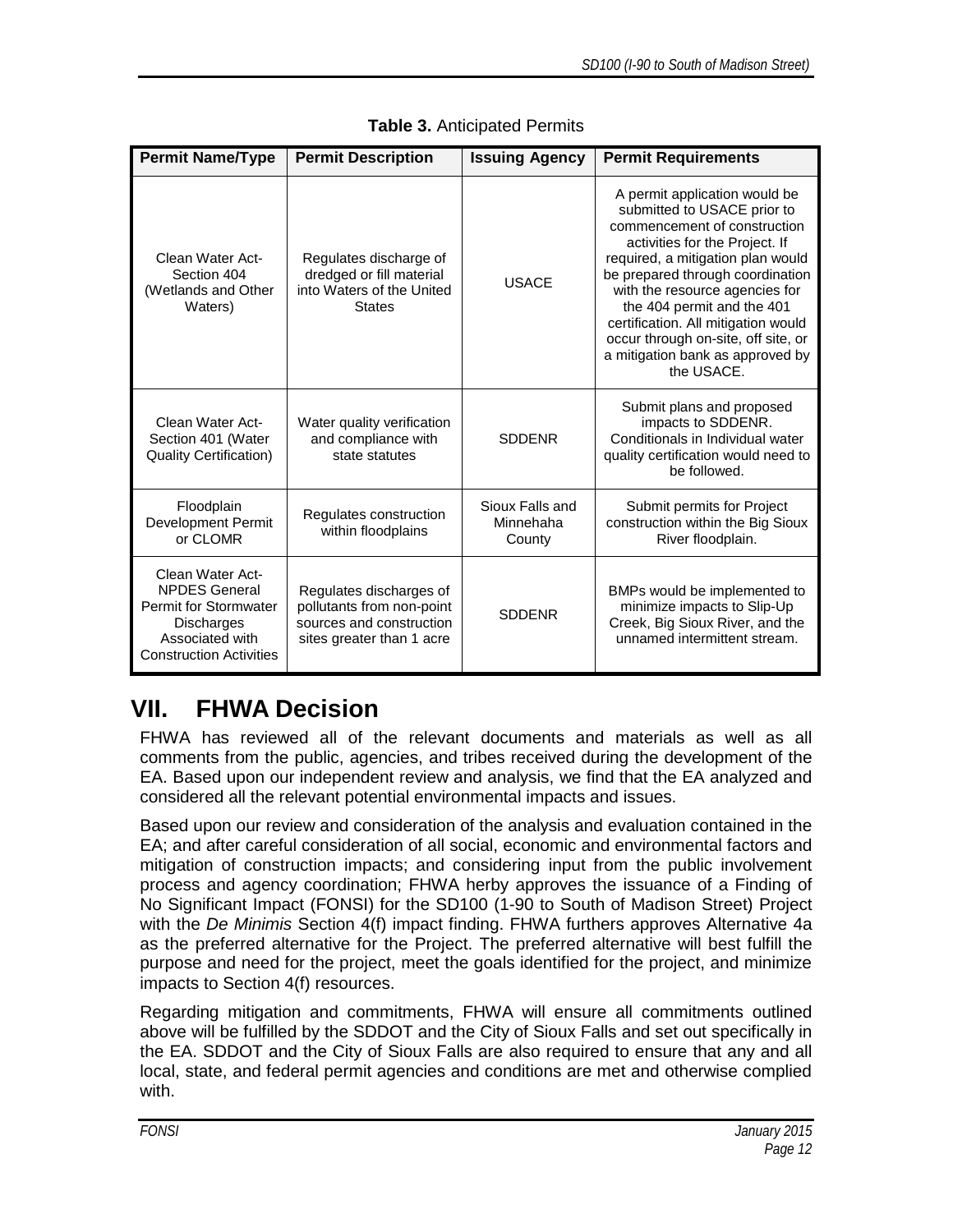#### <span id="page-14-0"></span>**APPENDIX A- Public Comments and Responses**

*Verbal questions and comments received by the project team during the Open House. Our responses to the comments, if comments were needed are also listed below:*

- Received a question regarding the maintenance of what is now Timberline Avenue from the Big Sioux River south to Rice Street.
	- o **Response**: Timberline Avenue south of the Big Sioux River will be maintained as an access to a residence. The road will end in a cul-de-sac south of the Big Sioux River.
- Several comments were received stating that the Project is needed and should be built.
	- o **Response**: No response needed.
- Ron Tisle owns property south of Madison Street. He noted he would like to discuss ROW soon and wants the Project to get going.
	- o **Response**: No response needed.
- Jim and Laura Slade expressed concern about the Hwy 100 street lights to the east of their home. They asked if some of the lights could remain off until all of the Hwy 100 construction is completed and open to traffic.
	- o **Response**: This request will be provided to the final design team to work with landowner and determine solutions.
- Ode agreed to permission to complete the soil borings on his property.
	- o **Response**: No response needed.
- Bennett Sundvold is concerned about roadway and the additional ROW needed for the Project. He feels Hwy 100 will be right in his living room. He would like the SDDOT to purchase his property. Sundvold believes his property value has taken a hit.
	- o **Response**: A project team member at the open house referred him to the SDDOT ROW office. The project team member explained the I-90 to Rice portion of Hwy 100 and the reasoning behind the profile grades – the bridge over E&E Rail, BNSF Rail and the River, I-90 crossing, and access to his property. The project team member said his home is potentially a historic site and access will be maintained to his property. The access will be a right in and right out to maintain the purpose and need for Hwy 100 as a limited access roadway. The project team member stated that Sundvold would be directed to the stoplight at 60th Street to make a Uturn when heading south from his property. The project team member referred Sundvold to the lead Environmental Scientist in HDR's Sioux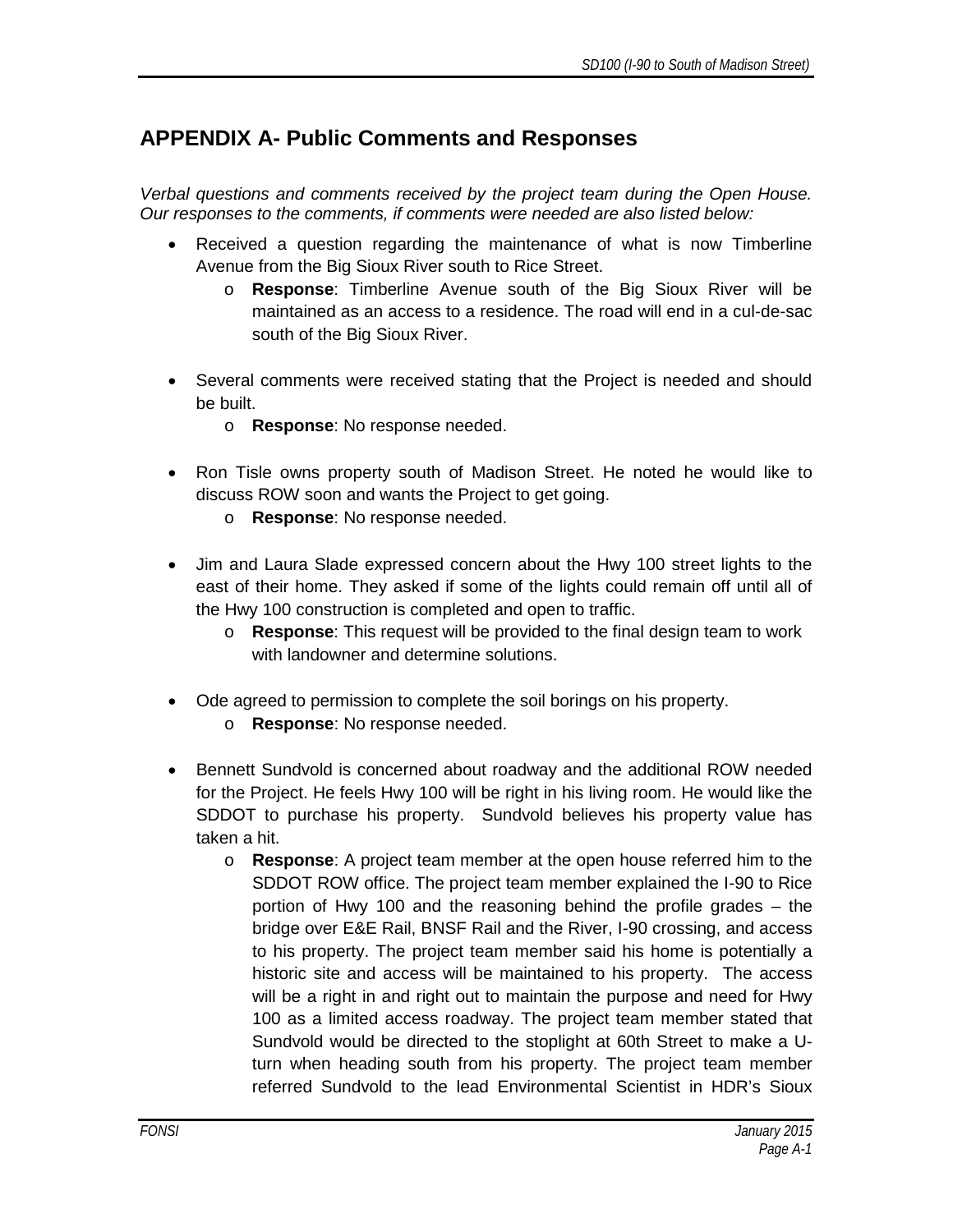Falls Office for more details on his questions about his home's potential historical site designation. The project team member said there will be a transition from the new grade of Hwy 100, which is approximately 1' higher than existing grade, to his existing driveway. A smooth transition will be made and not a bump.

- Sundvold asked why Hwy 100 could not be raised the entire length, which would result in a flatter profile and more potential for his home to be purchased by SDDOT.
	- o **Response**: A project team member at the open house said the Project is 1.6 million CY short of material and raising the profile would result in even more material needed. Also, the EA stated access will be maintained to his property. The access will be a right in and right out driveway since full access points are limited to specific spacing referenced in the EA.
- Sundvold asked about 60th St North realignment, and if there are plans to extend Redwood further east.
	- o **Response**: A project team member at the open house said 60th Street North/Redwood alignment was largely driven by the floodway of the Big Sioux River. The project team member said Redwood Blvd east of Hwy 100 is under the City of Brandon's jurisdiction and did not know of any plans to extend Redwood. The project team member said HDR will be contacting him around April of 2015 for landowner meetings.
- Ken Eckert is concerned about accessing his field south of the new 60th St North alignment, east of Slip-Up Creek. Eckert also did not want a shared driveway with his neighbor to the west. He desires his own access to 60th Street North. Eckert would like gradual cut slopes in the large cut area near Hwy 100 if possible. He does not want the area to look like a hole. He reiterated that SDDOT placed crushed concrete and other construction debris in his land when the interstate was built. SDDOT originally used gravel on his land for base material when building the interstate. He asked if a bridge would be installed over Slip-Up Creek. Eckert expressed concern over tree branches clogging the boxes. Eckert asked how owners of property south of the existing 60th Street North would access their property when 60th is relocated to the new alignment.
	- o **Response**: A project team member at the open house said access to the field will be from 60th Street North. A project team member at the open house stated that box culverts would be utilized for this crossing over Slip-Up Creek. A project team member at the open house encouraged Eckert to submit these concerns as a comment. The project team member said HDR will be contacting him around April of 2015 for landowner meetings.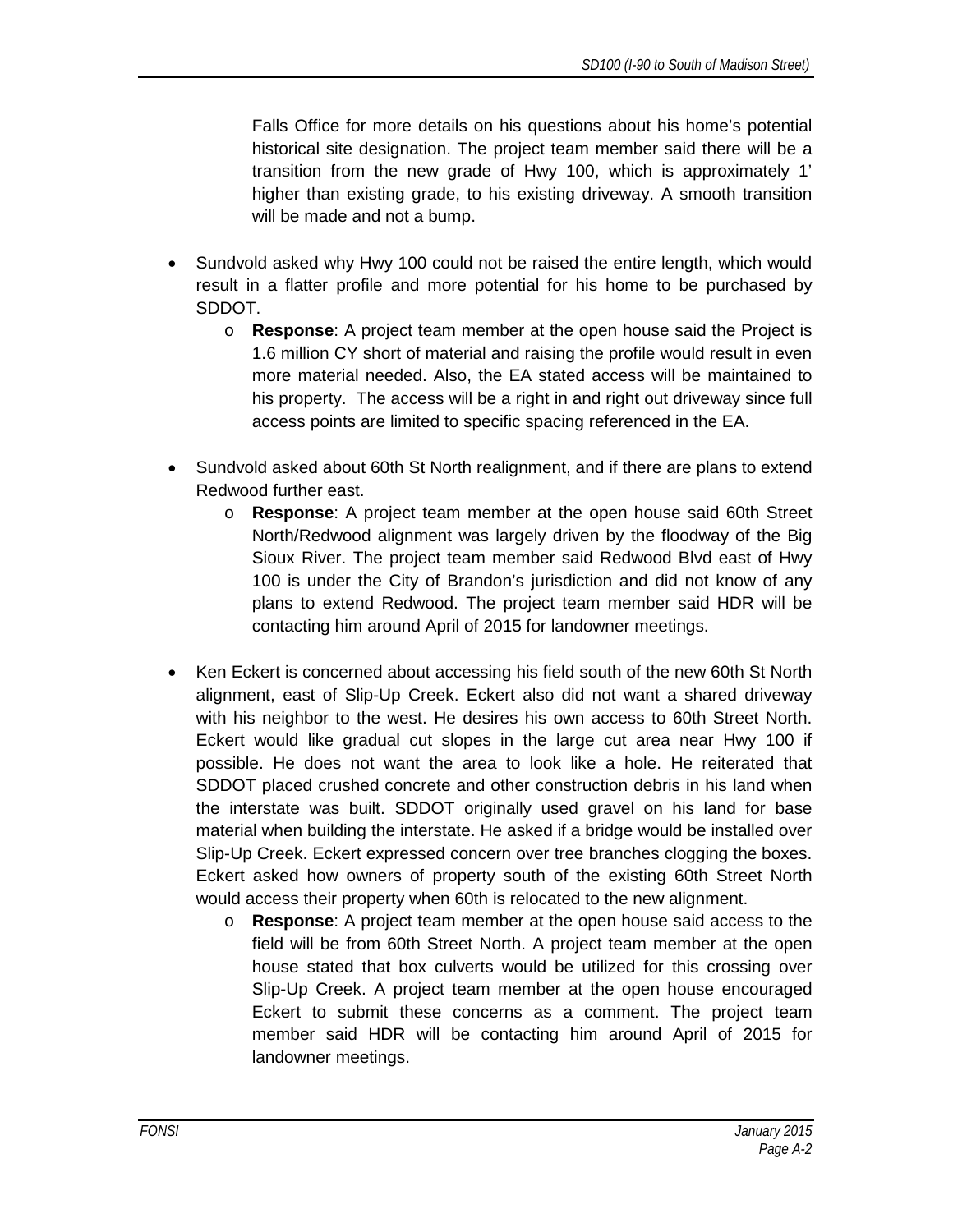- Bruce Aljets reiterated the need for the I-90 interchange to stay open during construction. He said his busy months are June, July, August and the first half of September.
	- o **Response**: A project team member at the open house asked his thoughts on maintaining full access to west bound traffic, but detouring east bound off ramp traffic to Brandon.
- Aljets felt that would be acceptable and that his business needed to share in the pain of the construction.
	- o **Response**: The EA included a stipulation regarding the access to the interchange during construction: Regarding economic impacts due to traffic detours, the businesses located within the Project Area that rely upon the traveling public are located north of I-90. In order to provide access, temporary connections would be maintained during construction form the I-90 west bound ramps to the north side businesses to allow customers to continue to access the businesses. Eastbound I-90 traffic would access the north side business by going to the next interchange east or west of Timberline Road and then using the westbound I-90 lanes and ramps.
- A gentleman expressed his support and excitement for the multi-use path.
	- o **Response**: No response needed.
- A gentleman thought there should be additional pavement for a wider shoulder at the skewed Rice Street intersection with the Ellis and Eastern Railroad tracks. Bikers and motorcyclists need to cross the tracks perpendicular to avoid sinking into the gaps created by the track crossing. Wider shoulders in the area would allow them to maneuver to a perpendicular crossing and avoid accidents.
	- o **Response**: A project team member at the open house referred him to a member of the design team regarding improvements to Rice Street west of this project.
- Pat Beckman owns a potential residential development site south of Maple Street and west of Hwy 100. He is concerned about access to his development for construction and for residents.
	- o **Response**: A project team member at the open house noted that Powderhouse Road, including the Madison Street intersection, will remain open to traffic until construction of Hwy100 from Madison Street to Maple Street is complete. Then Powderhouse Road will be closed at Madison Street; however Powderhouse Road north of Madison Street will remain open to provide access to adjacent properties.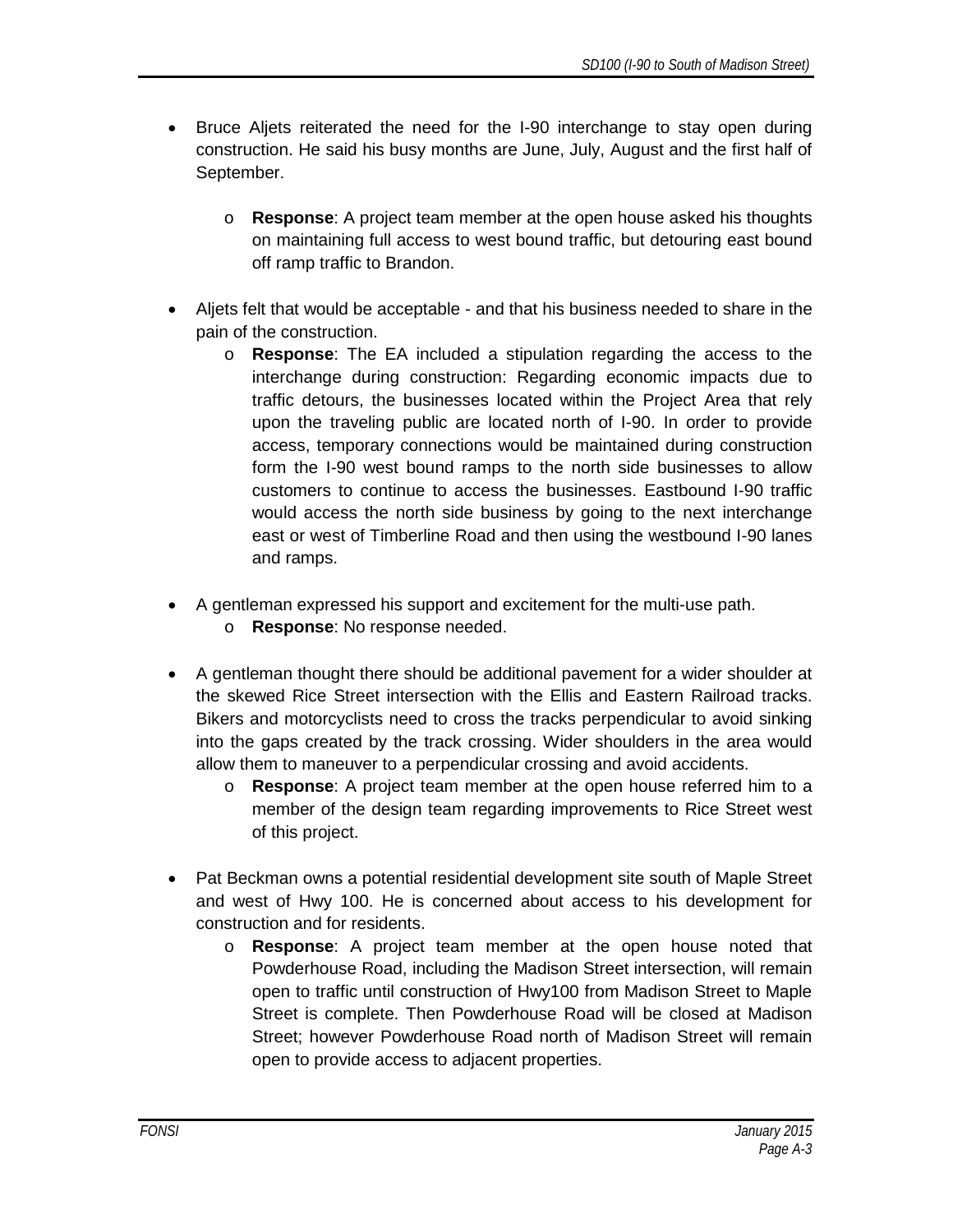- Pat Beckman was in favor of this. Three copies of the Madison to Maple Street layout were provided to Mr. Beckman.
- A comment was received from a concerned couple that owns the house at the new intersection of Redwood and Timberline. They mentioned they understand the need for the Project and are acceptable to buy-out. The husband would like to be bought out ASAP, whereas the wife wanted to wait until the project was ready. They are an elderly couple, and were considering moving into Sioux Falls before hearing their residence was going to be acquired.
	- o **Response**: A ROW agent has met with the couple before this public meeting. The agent will continue to meet and discuss the acquisition process.

*Verbal questions and comments received immediately following the presentation included:*

- Will the portion of Hwy 100 from Arrowhead Park to Madison Street be completed before or during the construction of the other segments?
	- o **Response**: Yes. The City of Sioux Falls currently has this project scheduled in 2017.
- Why is there no construction determined for 2016? You show 2015 then 2017.
	- o **Response**: The segment of Hwy 100 between Madison Street and Maple Street was originally scheduled for a September 2015 letting with construction beginning in the fall of 2015 and completed in 2016. The Project letting has been moved up to a March 2015 letting allowing the Project to be completed in 2015.
- Will Timberline Avenue remain open during construction?
	- o **Response**: The construction sequencing is still being developed for the segment between Rice Street and I-90. The SDDOT does understand the importance of maintaining traffic along Timberline Avenue including maintaining access at the interchange during construction and are looking at all options to accommodate these concerns.

*Written comments currently received (submission due date 11/06/14):*

- Bennett L. Sundvold of 5100 N. Timberline Ave. Sioux Falls, SD 57104 commented on 11/06/14.
	- 1. At this address: I will be left with 60' of space from my front porch. So: take 115' on west side and 85' on east side for ROW. Vice opposite.
	- 2. Open the highway so I will have right and left egress to road.
	- 3. Also, I will be left here as the only residence on an island in a sea of highways and intersections. This will cause a tremendous loss of value to